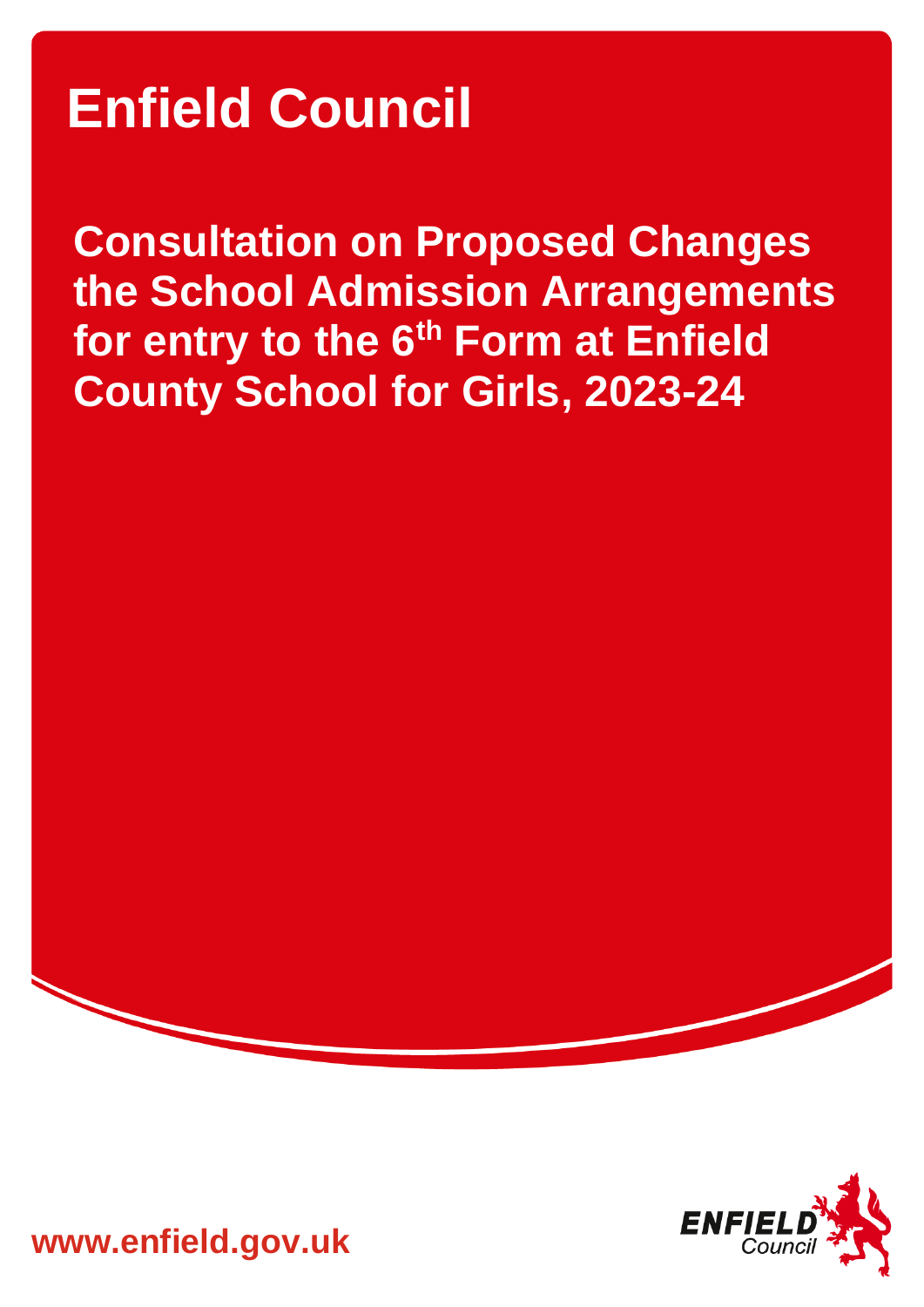#### **Proposed admission arrangements for admission to Enfield County for Girls in the academic year 2023/24**

In accordance with the School Admissions (Admission Arrangements and Coordination of Admission Arrangements) (England) Regulations 2012 the London Borough of Enfield is consulting on a proposed change in the admission arrangements for admission to Enfield County Schools for Girls. The consultation is from 17<sup>th</sup> December 2021 and will run until 31 January 2022 inclusive.

## **Proposed change to the oversubscription criterion for Enfield County School for Girls (6th Form)**

We are proposing a change to the oversubscription criterion to the  $6<sup>th</sup>$  form at Enfield County School for Girls. **Please note, this change is only in relation to admission to the 6th form and not in relation to Years 7 to 11. No other changes are proposed.** *If agreed* the change would mean that applications to join the 6th form will be welcomed from both girls and boys.

We want to hear views from everyone who might be affected by the change that we are proposing. The proposed admission arrangements are in this document and comments should be submitted either in writing to the Enfield School Admission Service, Civic Centre, Silver Street, Enfield, EN1 3XA or by email to [ESAS@enfield.gov.uk](mailto:ESAS@enfield.gov.uk)

A final decision on the 2023/24 admission arrangements will be made during February 2022.

Jo Fear Head of Admissions and Attendance 17.12.21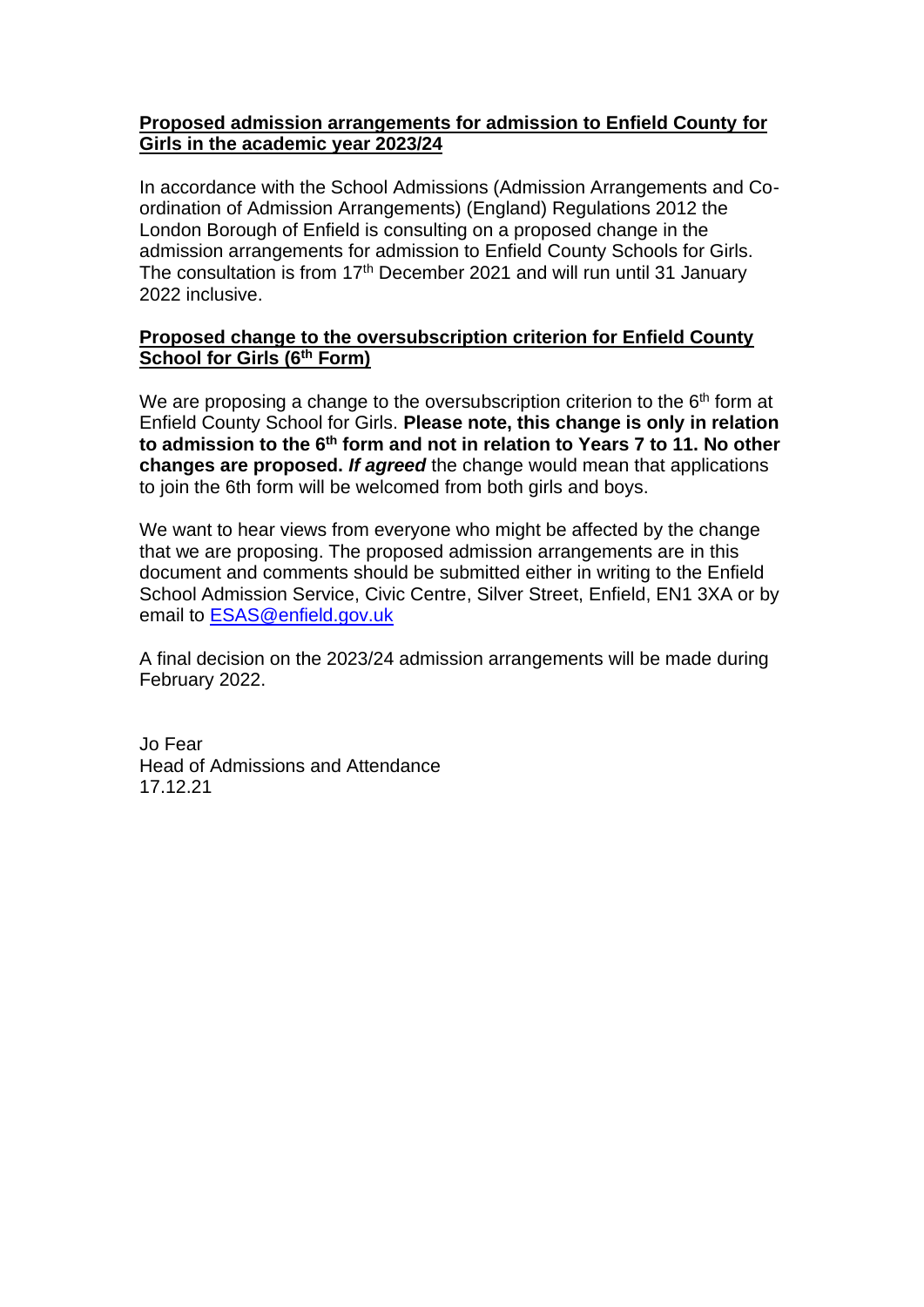#### **Enfield County School for Girls – Year 7 to Year 11 Admission Arrangements**

#### **PLEASE NOTE** – **no changes are proposed in relation to the Year 7 to Year 11 admissions nor the admission number of the school.**

## **1. Published Admission Number** - 186

#### **2. Special Educational Needs**

Girls who have an Education, Health and Care Plan naming Enfield County will be admitted to the school

#### **3. All Other Admissions**

For all other girls, in the case of oversubscription in relation to admissions at the beginning of Year 7, the way in which places are allocated at Enfield County is different to the other community schools in so far as we have a quota system of allocation across 11 areas (10 within Enfield and one covering schools outside the Borough). These are detailed in Appendix 1. Each year, a number of places are reserved for each of the 10 quota areas within Enfield. The number of places reserved for each quota area is different every year as it is based on a proportion of the total number of girls, across the borough, who are transferring to secondary school that year.

The number of places reserved for quota area 1 is worked out first. Quota area 1 has a higher proportion of places reserved because Enfield County is one of its local schools. The proportion of the total number of places reserved for quota area 1 is nominally 45% of the Enfield County School year group (186), but the precise percentage varies according to the total number of girls transferring to secondary school from quota area 1.

The council then divides the remaining number of places available at Enfield County School between all the other quota areas. To do this, the Council adds up how many girls are due to transfer from the maintained schools in each of the quota areas, then works out what percentage of the total number of girls in the borough transferring to secondary school that number represents. Each quota area is then allocated that percentage of the total number of places available at Enfield County School, after the quota area 1 places have been deducted.

As an example, if there were 200 girls in quota area 1 who were transferring to Secondary School, the formula used to work the number of places reserved for Quota 1 would be:

The Enfield County Admission number (186)  $X$  45% = 83.7 83.7 as a percentage of 200 girls in quota area  $1 = 41.85\%$ So 42% of the total places available in year 7 at Enfield County School would be reserved for quota area 1, which would equal 78 places.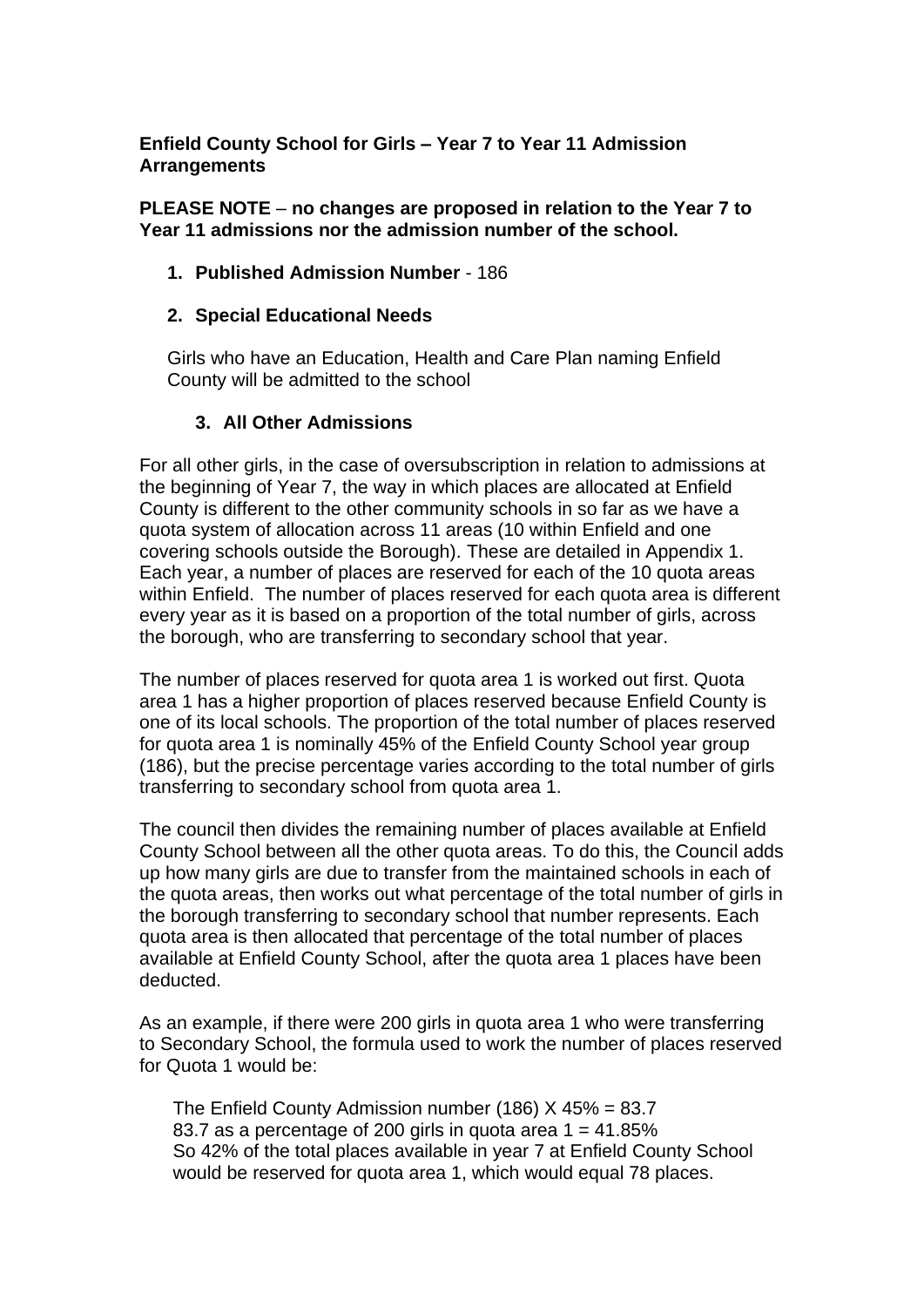This would leave 108 places. Five places are reserved for girls who live outside the London Borough of Enfield and the remaining places are then divided between the remaining quota areas, pro rata to the number of girls in each quota area who are transferring to Secondary School that year. Within each quota area, the reserved places are then allocated to the schools, pro rata to the number of applications received from girls linked to that school.

Each child is counted into the quota area of the primary school they attend. If a child lives in Enfield but does not attend one of the primary schools listed, for example, they attend an independent school or a school in another borough, they will be counted into the quota area of the primary school that is closest to the home address, measured in a straight line. There is a further quota area for children who live outside the Borough, making a total of eleven quota areas in all.

If there is oversubscription, places are then allocated to girls linked to each primary school according to the following criteria:

1 A looked after child or a child who was previously looked after but immediately after being looked after became subject to an adoption, child arrangement or special guardianship order including those who appear (to the admission authority) to have been in state care outside of England and ceased to be in state care as a result of being adopted. A looked after child is a child who in (a) in the care of a local authority. or (b) being provided with accommodation by a local authority in the exercise of their social services function (see the definition in Section 21 (1) of the Children Act 1989).

2.Children for whom a particular school is appropriate on exceptional medical grounds. Such applications will be considered under this criterion only if they are supported by an attached written statement from a doctor. This must demonstrate that there is a very specific connection between the child's medical need and the school requested.

3. Children with a sister are already on the roll of the school who will still be attending the school at the time of proposed admission. The children concerned must be living at the same address. See note above for the definition of sibling and action taken in relation to fraud

4. Children whose parent is a member of staff who has been employed at the school concerned for two or more years at the time of application and/or children of a member of staff who has been recruited to fill a vacancy for which there is a demonstrable skill shortage.

5. Children living nearest to the school measured 'as the crow flies', that is, in a straight line from the child's home to the main entrance of the school (travel by private car or public transport will not be taken into account).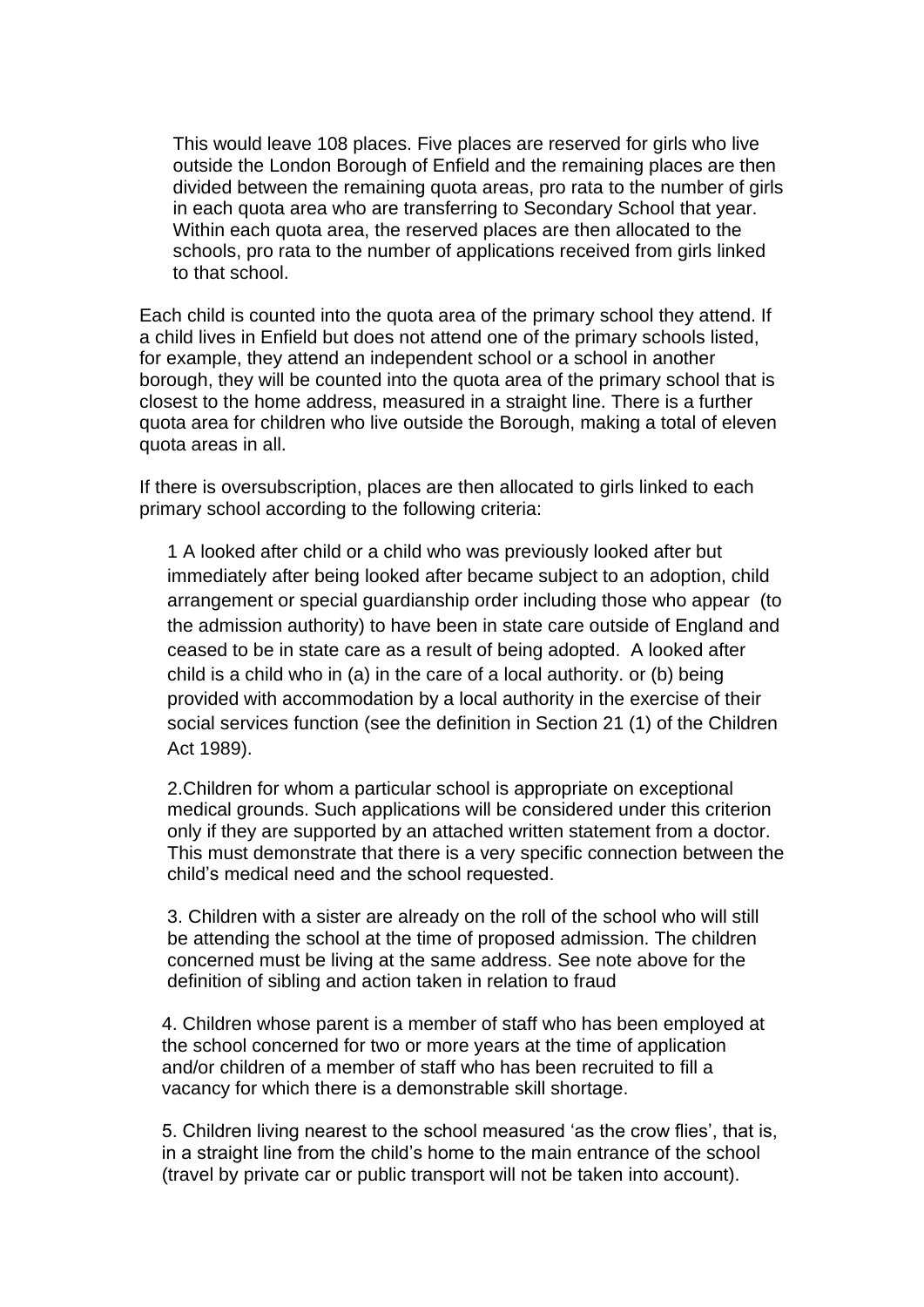- When it is not possible to admit all applicants to a particular school within any criterion, priority will be given to those living closest to the school measured as in criterion 4 above.
- If a school is on two sites, the distance measured will be to the school the child will initially attend. In the case of pupils transferring to secondary school, the distance measured will be to the lower school which in the case of Enfield County is the site on Rosemary Avenue
- Should there be undersubscription within any quota area, places will be reallocated to an alternative quota area according to demand.
- For primary to secondary transfer, sibling priority will only be given where the older sibling will still be attending the school in the September that the younger child joins.

6. The quota system of allocation is only used to determine the outcome of applications when girls are moving from Kay Stage 2 to Key Stage 3. From the beginning of Key Stage 3 onwards, in cases of oversubscription, the community school admissions arrangements are applied using the criteria detailed above without reference to the quota area.

## **4. Admission to the 6th Form**

Students transferring from Year 11 do not need to reapply but must meet the entry requirements for the courses for which they have applied. Please see the Sixth Form entry requirements for the relevant year of entry which will detail the courses available. Please note that a place on a particular course cannot be guaranteed. If it is not possible to offer a preferred subject, an alternative course will be offered.

Enfield County offers different levels of study. There is a Level 2 programme available which enables students to access a Level 3 provision in Year 2 of a 3 year programme of study. Level 3 courses will be available for those with at least 5 GCSE's grade 5 and above with grade 6 and above in chosen A level subjects, where applicable.

Applications from external students including boys are welcome. A minimum of 20 places will be available for students who are not on roll at Enfield County. In the event of oversubscription, the oversubscription criteria listed above will be used to prioritise applicants. As with all other year groups, learners with an Education Health and Care Plan naming Enfield County will be admitted